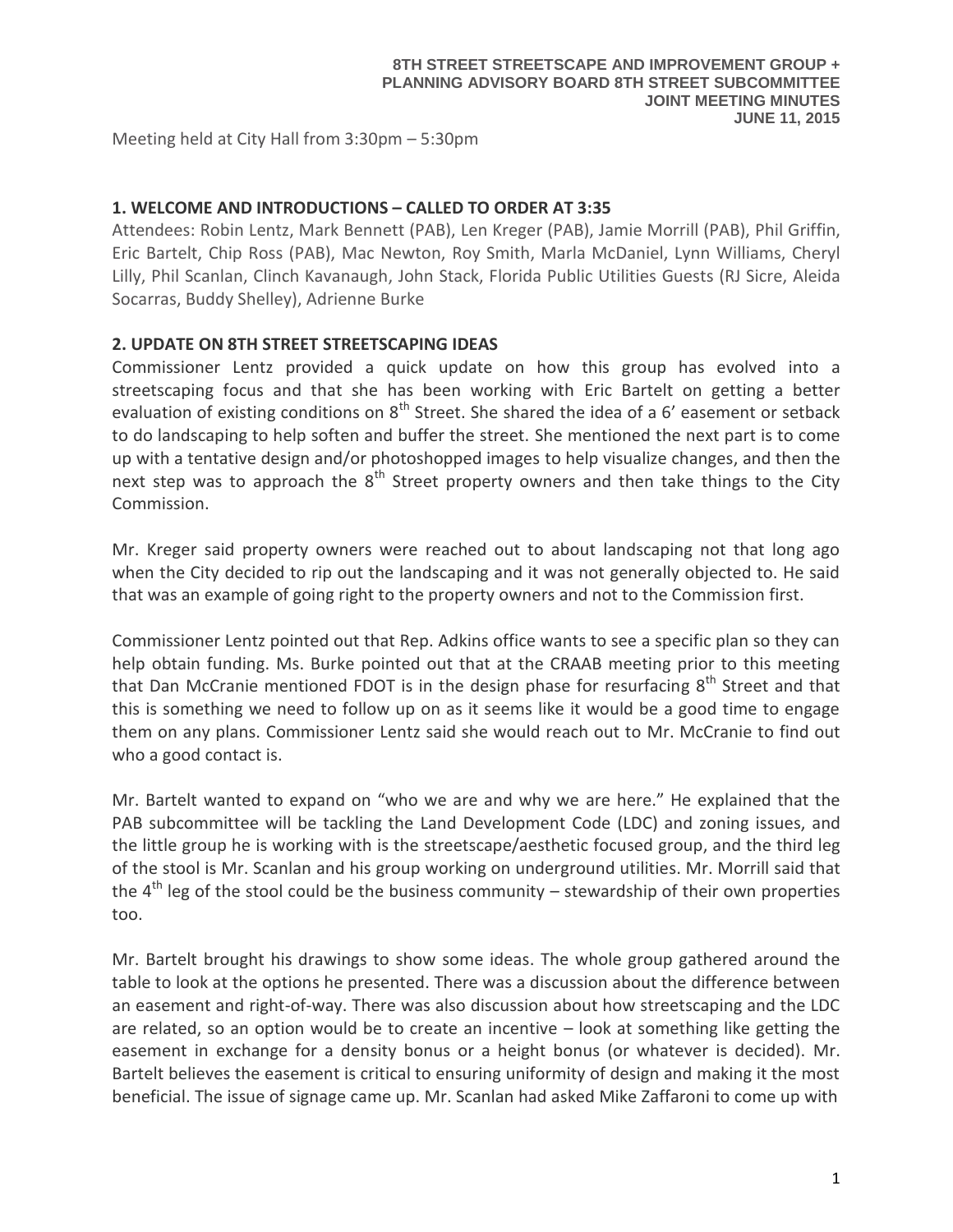some ideas. Mr. Bartelt pointed out there could be an island-wide wayfinding option. Mr. Scanlan reminded the group that signage is not on the table for discussion today.

Mr. Bartelt noted as you get closer to Atlantic it is harder to do things because the buildings are closer to the street and there are some other constraints. There was a question about the concrete plant, but that is in the county. Mr. Scanlan said he would be willing to approach that owner about planting some trees to help buffer the view of it in the meantime. Mr. Bartelt walked through his design. Mr. Ross asked, who will take care of this in terms of maintenance? Commissioner Lentz and Mr. Bartelt said that is one of the questions to be answered. Mr. Bartelt noted one of the issues is how many driveway cuts there are on  $8<sup>th</sup>$  Street that don't seem necessary. Mr. Scanlan says FDOT would support reduction of driveway cuts. Mr. Bartelt suggested medians as an option. Mr. Scanlan pointed out FDOT has to approve everything as it is a state road. Mr. Kreger brought up stormwater issues. Mr. Ross asked how it would impact trucks. In theory it should not impact trucks because medians would not be in the path of trucks.

The group looked at the idea for the  $8<sup>th</sup>$  and Lime Street intersection as illustrated on the drawing. Mr. Smith mentioned he has worked on road projects like this, one of his last ones was Ft. Myers. It was discussed that there would be an interest in having  $8<sup>th</sup>$  Street and Centre Street more cohesive. Mr. Griffin said it would turn "from gauntlet to gateway!" Mr. Kreger said our entry sign still looks like we are in the 1960's. There were some comments that the employee safety numbers sign is not really of interest to most people. Mr. Kreger said to remember that A1A is a SIS (strategic intermodal system) – a state designation.

Mr. Morrill said that he tries hard to engage people in Egan's Landing about why it's important to get involved in Centre Street and  $8<sup>th</sup>$  Street ideas, but they sometimes feel separated from the rest of the City, so he would be concerned about brick walls at the entry because it may kind of represent a divide between that part of town and other parts of town. Mr. Bennett pointed out that if you start with  $8<sup>th</sup>$  Street as you get over the bridge, the lots along  $8<sup>th</sup>$  in the County have other issues, and that here they are just trying to get started with improvements to start something. Mr. Bartelt says he understands the wall and idea he that it may separate people, but that it also serves as a visual buffer between the entry lots and businesses. There is some concern about the club emblems on the entry sign and how the groups would feel about changing or relocating their emblems. Mr. Griffin said how about sell the groups a space and it would help fund the wall.

To wrap this up, Commissioner Lentz said to please think about these ideas and provide her and Mr. Bartelt input. Their next step is to put together some kind of presentation and present it to the property owners. There are 60-70 owners and probably 3/4 of them are local. Mr. Kreger said starting with the entry is a great idea and shows that the corridor is worth investment. Commissioner Lentz agreed that it's a good place to start because the City controls the property and could be a big bang for the buck.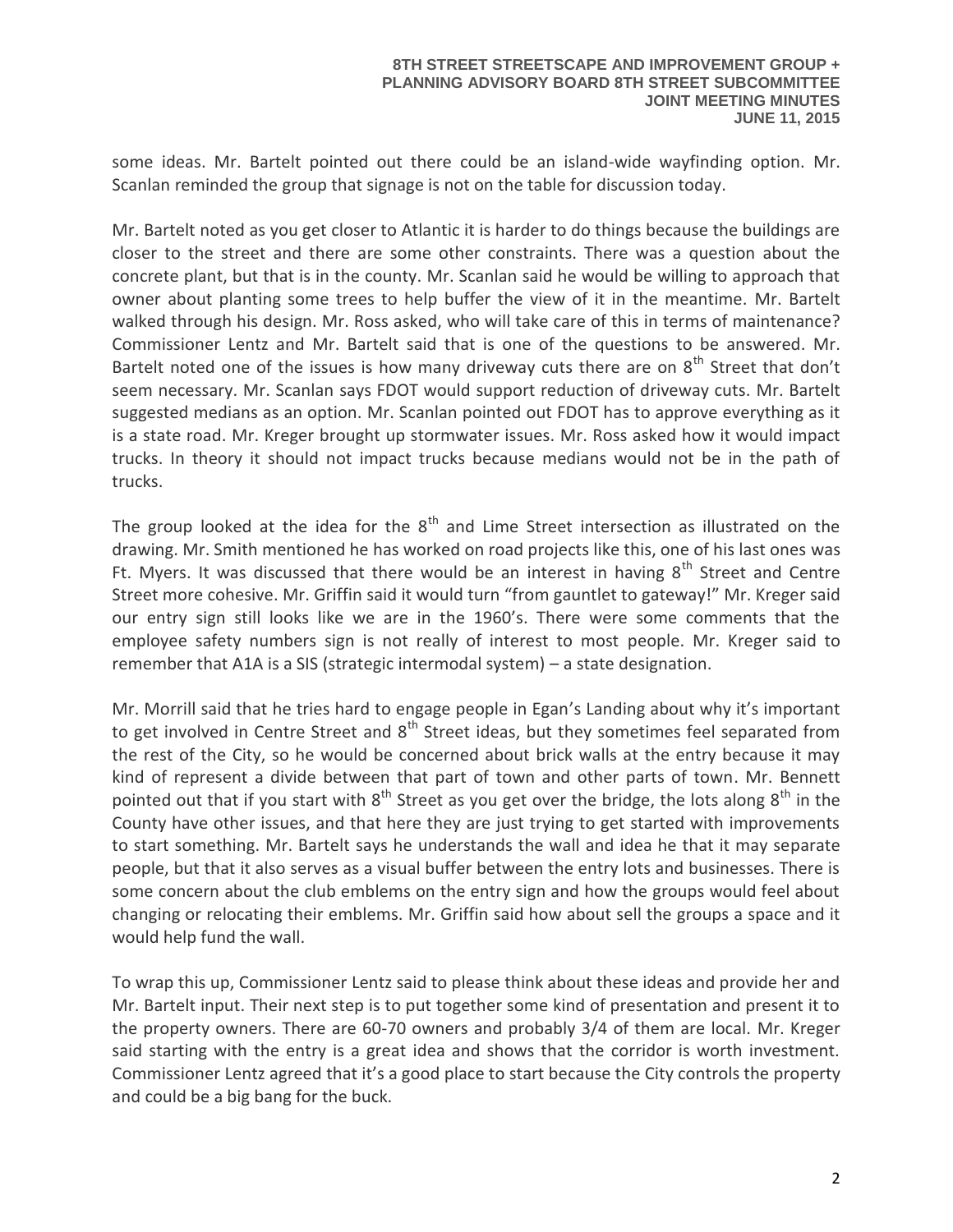Mr. Griffin shared his site plan for the Big Oak project on  $8<sup>th</sup>$  Street to show how existing properties could be redeveloped in the interim before the Code gets fixed or any streetscaping is done. It will be a restaurant and art gallery. They are moving the power off the front so it will come off Date Street instead of the front off of  $8<sup>th</sup>$  Street. This is something to consider for when properties update instead of undergrounding which will take much longer. Ms. Burke brought up something easy to do before any LDC changes are done is to create a "guidelines book" that shows some successful examples on 8<sup>th</sup> Street like Amelia Coastal Realty and Big Oak to help encourage this redevelopment. Mr. Bennett brought up the idea of one way side streets with parking on the sides off of 8<sup>th</sup> Street. Mr. Griffin pointed out this would reduce the need for driveway cuts off of  $8<sup>th</sup>$  Street.

Mr. Kreger asked about a business association on  $8<sup>th</sup>$  Street and how that would be really helpful to have. Or else have more of a partnership with HFBA, says Mr. Scanlan.

Mr. Bennett asked if natural gas comes onto Fletcher and how would that relate to this. Ms. Socarras says that the utilities can't be commingled and that a study has to look at them separately, but that such a study could look at common trenching. The same company that owns the gas company owns Florida Public Utilities (FPU). Mr. Scanlan pointed out that AT+T and Comcast are also at the table to discuss this whole project.

Commissioner Lentz mentioned Cheryl Lilly, the City's grants administrator, is here and has been listening in order to help identify grant opportunities. State HB 1102 – Mr. Sicre suggested amending this bill to include utilities instead of just water and sewer. It is a payment mechanism. Mr. Shelley said they are working in Marianna on a downtown improvement project that includes grants. They will get Ms. Lilly that info.

# **3. DISCUSSION ABOUT ELECTRICAL UTILITY POLES ON 8TH STREET**

Mr. Scanlan said that some of this came about because of rate increases and new big concrete poles coming in and citizens going to a public meeting. Also FPU was asked by the Florida Public Service Commission (FPSC) to work with these citizens. Mr. Scanlan says that narrowing it down to A1A has helped focus the discussion and they have looked at two areas  $-$  S. Fletcher and  $8<sup>th</sup>$ Street. Mr. Scanlan shared a photoshopped image of what it could look like without the big concrete poles on S. Fletcher. It was suggested that seeing  $8<sup>th</sup>$  Street photoshopped without poles would be helpful.

The FPU reps joined in the conversation. Aleida Socarras introduced herself and Buddy Shelley, who directs operations here on the island, and RJ Sicre, who is the governmental relations manager. She shared that they are happy to be involved in this program and ways to make it happen, and that when they bring up "buts" it's not to be difficult, but because they are a regulated utility and have to consider cost and maintenance. She said she is supportive of the overall project and a lot has changed just having everyone at the same table. The FPSC allowed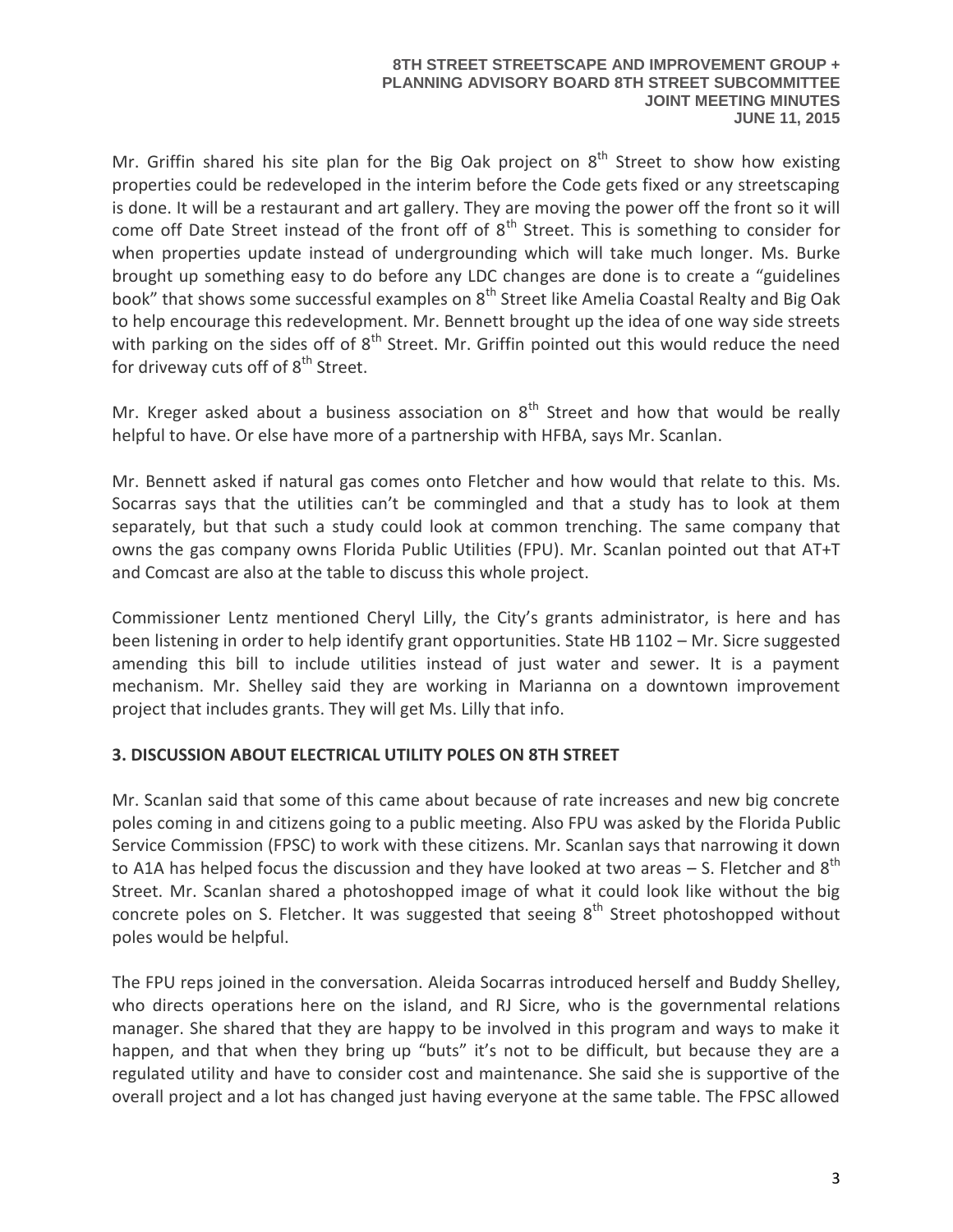#### **8TH STREET STREETSCAPE AND IMPROVEMENT GROUP + PLANNING ADVISORY BOARD 8TH STREET SUBCOMMITTEE JOINT MEETING MINUTES JUNE 11, 2015**

them to use \$50,000 to do a study to look at alternative options – not just underground, but locations, etc. Mr. Scanlan said that the committee wants to look at both 8<sup>th</sup> Street and S. Fletcher. Mr. Shelley said more than 60% of utilities on island are underground already. Some of the concrete poles are because the FPSC required storm hardening and that was cheap and effective at the time. Something to note is that it takes longer to repair and restore underground utilities than poles, just because it's harder to find. But positives of underground utilities are no issues with animals, tree limbs, corrosion, etc. He said that the study will look at all advantages, disadvantages and costs of putting utilities underground or other options. He said there are some power poles on  $7<sup>th</sup>$  and  $9<sup>th</sup>$  Streets, but the  $8<sup>th</sup>$  Street corridor is the main line – part transmission and part distribution. Underground utilities would have to be buried at 42" minimum. This is typically below standard excavations that occur in the right of way.

Ms. Socarras pointed out having a good scope is important for the study and Mr. Shelley said Mr. Scanlan's group has given them a lot of that information. \$50,000 will be enough to do a study for  $8<sup>th</sup>$  and S. Fletcher. Mr. Scanlan said a question is what is the impact of real estate values when you underground utilities and what people are willing to pay for. S. Fletcher vs. 8<sup>th</sup> Street property owners may not see the same benefit. Arguably the whole community benefits.

Commissioner Lentz asked about FPU's capital improvements plan to replace wood poles that are not in great shape. Mr. Shelley said yes, this is something an inspector evaluates as part of their plan. Mr. Shelley said it's about 1 million a mile to underground and  $8<sup>th</sup>$  Street is about 12 blocks, 1.2 miles. So it could be \$1.2 million for 8<sup>th</sup> Street. Mr. Shelley said that the \$1 million does not include working with FDOT and it costs more on FDOT because they are only allowed to work at certain times.

Commissioner Lentz asked when they will have their consultant ready to do the study. FPU responded they are in RFP process. Mr. Scanlan's group is working to help review the responses.

# **4. DISCUSS PLANNING ADVISORY BOARD 8TH STREET SUBCOMMITTEE PROCESS AND TIMELINE**

Mr. Bennett wants to hear from the engineers, the architects, etc. to talk about what their impediments are. Mr. Scanlan says you have to look at redevelopment for  $8<sup>th</sup>$  Street only. Ms. Burke pointed out that Mr. Bennett's idea has already been done – that was the point of the LDCED working group and the draft language created by the group was based on these issues. Ms. Burke reviewed the process to date.

# **5. DISCUSS DRAFT LAND DEVELOPMENT CODE LANGUAGE FOR 8TH STREET**

Postponed.